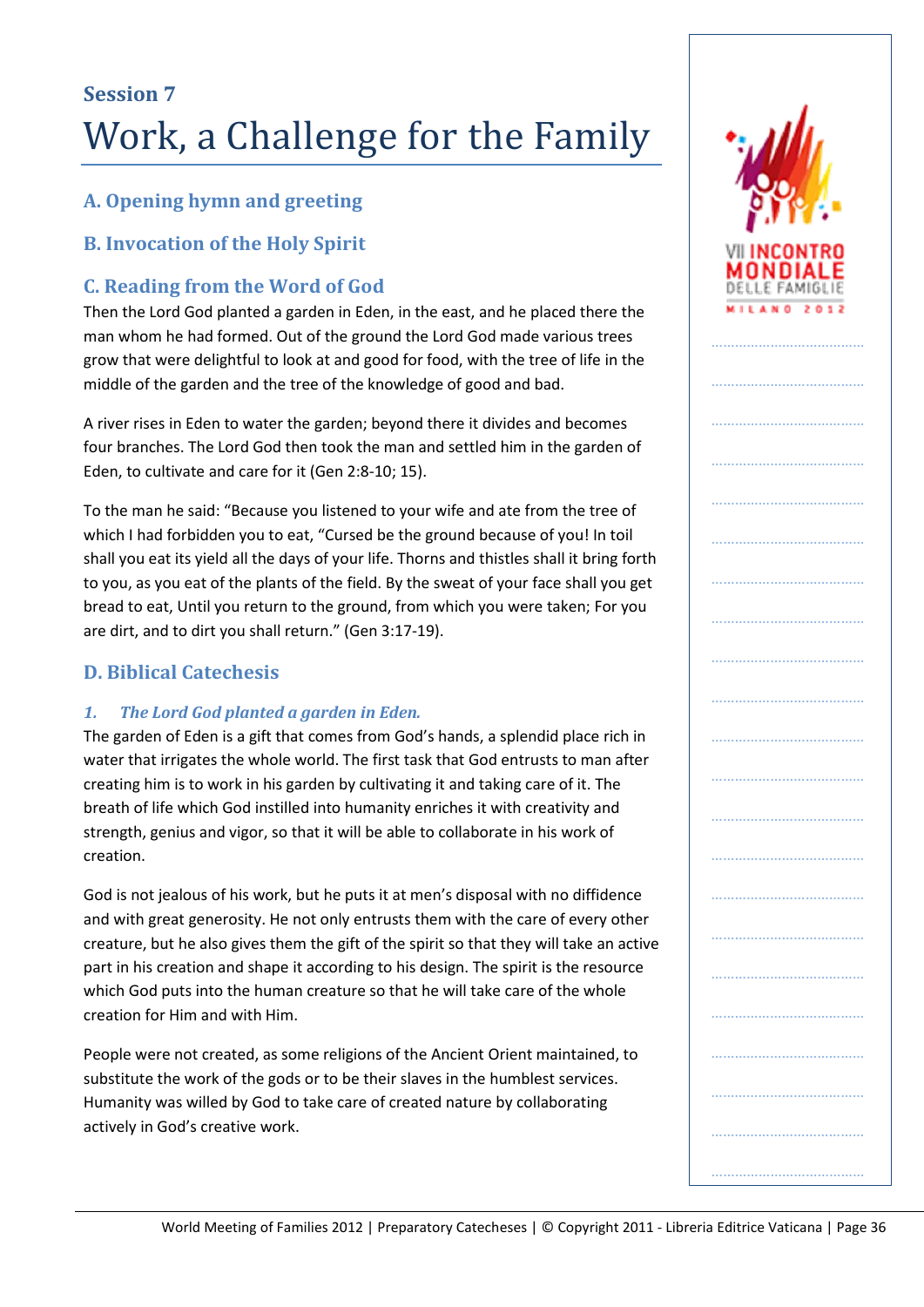In the biblical tradition, manual work enjoys great consideration, and in the rabbinical schools it is combined with study. Today, before the growing disdain for certain professions, especially handcrafts, it is very advisable to rediscover the dignity of manual labor. The care and cultivation of the earthly garden entrusted by God to humanity does not only concern the mind and heart, but it also uses hands. Agricultural work and handcrafted and industrial production continue to be two cornerstones of work through which men contribute to the development of every person and the whole society. As Laborem Exercens 9 says: "Work is a good thing for man-a good thing for his humanity-because through work man not only transforms nature, adapting it to his own needs, but he also achieves fulfillment as a human being and indeed, in a sense, becomes "more a human being".

#### *2. The Lord took man and placed him in the garden of Eden.*

God not only plants a garden but he places man in it to live there. The earthly garden is given to people so that they will live in communion with one another, and by working, take reciprocal care of their lives. Work is not a divine punishment, as imagined in the ancient myths, or a condition of slavery, as was thought in Greco-Roman culture. Instead, it is a constitutive activity of every human being.

The world expects people to get to work. They have the possibility and the responsibility to bring about the design of God the Creator in the created world. In this light, work is a way through which man lives his relationship and fidelity to God.

Work, therefore, is not the purpose of life. Its correct measure is as a means. The purpose is people's communion and co-responsibility with their Creator. If work becomes an end, the idolatry of work could take the place of the collaboration God requested from people.

People are not simply asked to work but to "work by taking care of and cultivating" divine creation. Man does not work on his own; he collaborates in God's work. His collaboration, moreover, is active and responsible so that by avoiding idleness and being industrious, he "takes care of and cultivates" the earth "by working".

The work foreseen for man in the garden of Eden is that of a farmer, which consists mainly in taking care of the land so that the seed sowed will yield all of its fruitfulness and abundant fruits. To promote creation without upsetting it, to hold in great consideration the laws written into nature, to put oneself at the service of humanity, of every man and woman created in God's image and likeness, to act to free them from all forms of slavery, including labor exploitation: these are some of the tasks assigned to man so that he will contribute to making humanity one great family.

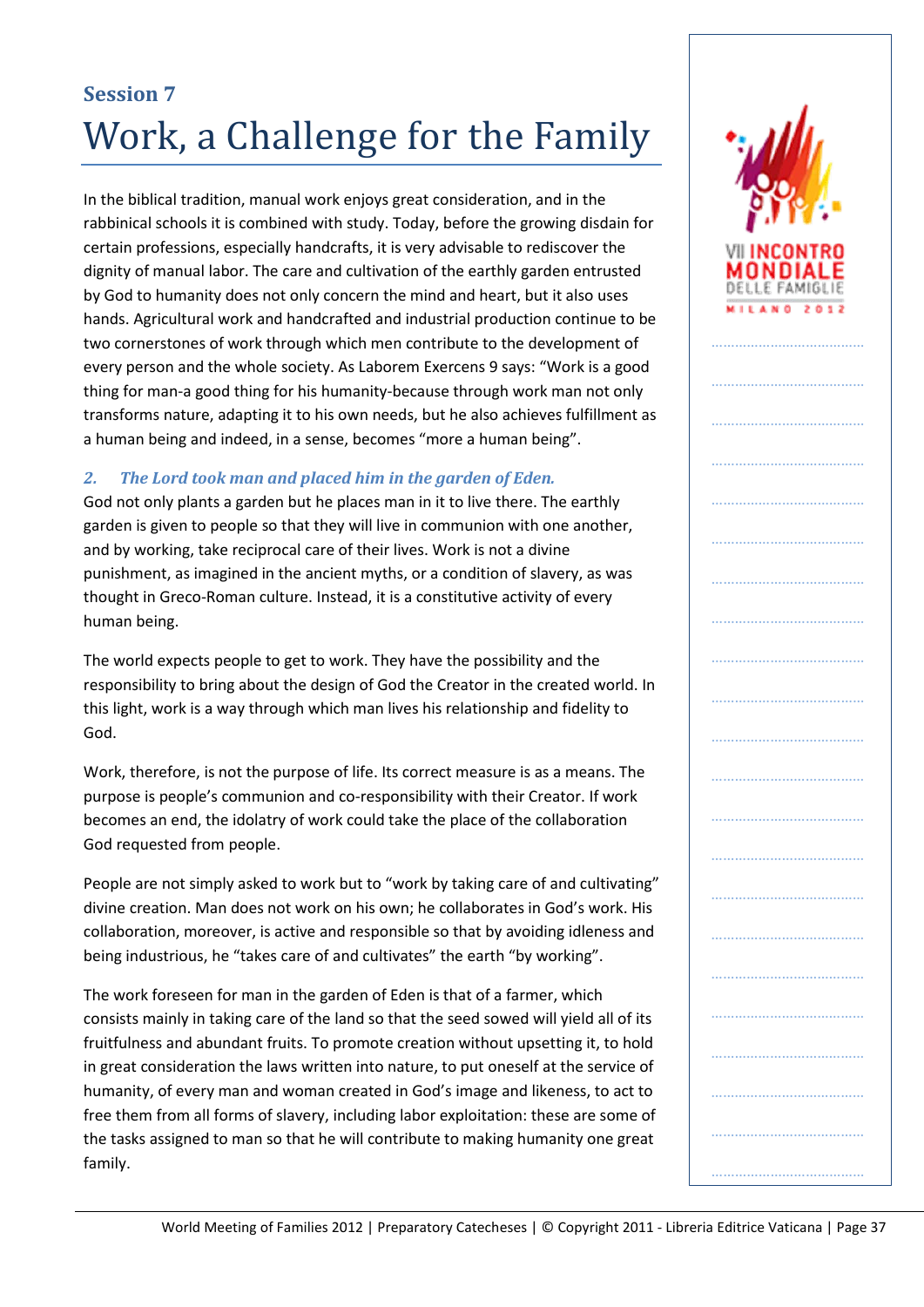#### *So that he will cultivate it and take care of it.*

While in the first account of creation (Gen 1) man is expected to rule over the animals and subject the earth, in the second account (Gen 2), reference is made instead to sowing and cultivation. And while in the first account despotic dominion is not intended but the generous dominion of a sovereign who seeks his people's good with wisdom and fairness, in the second account reference is made to patience and hope while awaiting the fruits.

In the period of waiting, man is asked to have the virtue of fidelity similar to the virtue requested of those in Israel who lent religious service in the temple. Human industriousness also requires the humility of a farmer who observes the land in order to guess how to cultivate it best, as well as the modesty of a carpenter who works the wood and respects its grain.

The correct use of the earth's resources implies safeguarding creation and solidarity with the future generations. An Indian proverb teaches that "we should never think that we inherited the land from our forefathers but that we have borrowed it from our children". The task of taking care of the earth calls for respect for nature and recognizing the order willed by its Creator. In this way, human work avoids the temptation to squander the riches and disfigure the beauty of planet earth, and to make it instead, according to God's dream, the garden of coexistence and conviviality of the human family blessed by the heavenly Father.

#### *By the sweat of your face shall you get bread to eat.*

The risk that work may become an idol also holds for the family. This happens when work has the absolute primacy over family relationships, when both spouses are blinded by economic profit and pin their happiness only on material wellbeing. The risk for workers in every era is to forget God by letting themselves be completely absorbed by worldly occupations with the conviction that they hold the satisfaction of every desire. A correct work equilibrium that can avoid these distortions calls for family discernment regarding domestic and professional choices. In this regard, the principle which delegates domestic work and care of the home only to women seems unfair because the whole family should be involved in this effort according to a fair distribution of duties. Regarding professional activity, on the other hand, it is surely advisable for spouses to agree to avoid long absences from the family. Unfortunately, all too often the need to provide for the family's livelihood does not leave spouses the possibility to choose wisely and harmoniously.

Neglect of religious and family life goes against the commandment to love God and neighbor, which Jesus indicated as the first and the greatest commandment (Cfr. Mk 12: 28-31). To recognize his fatherly love with all his gifts and to live in this

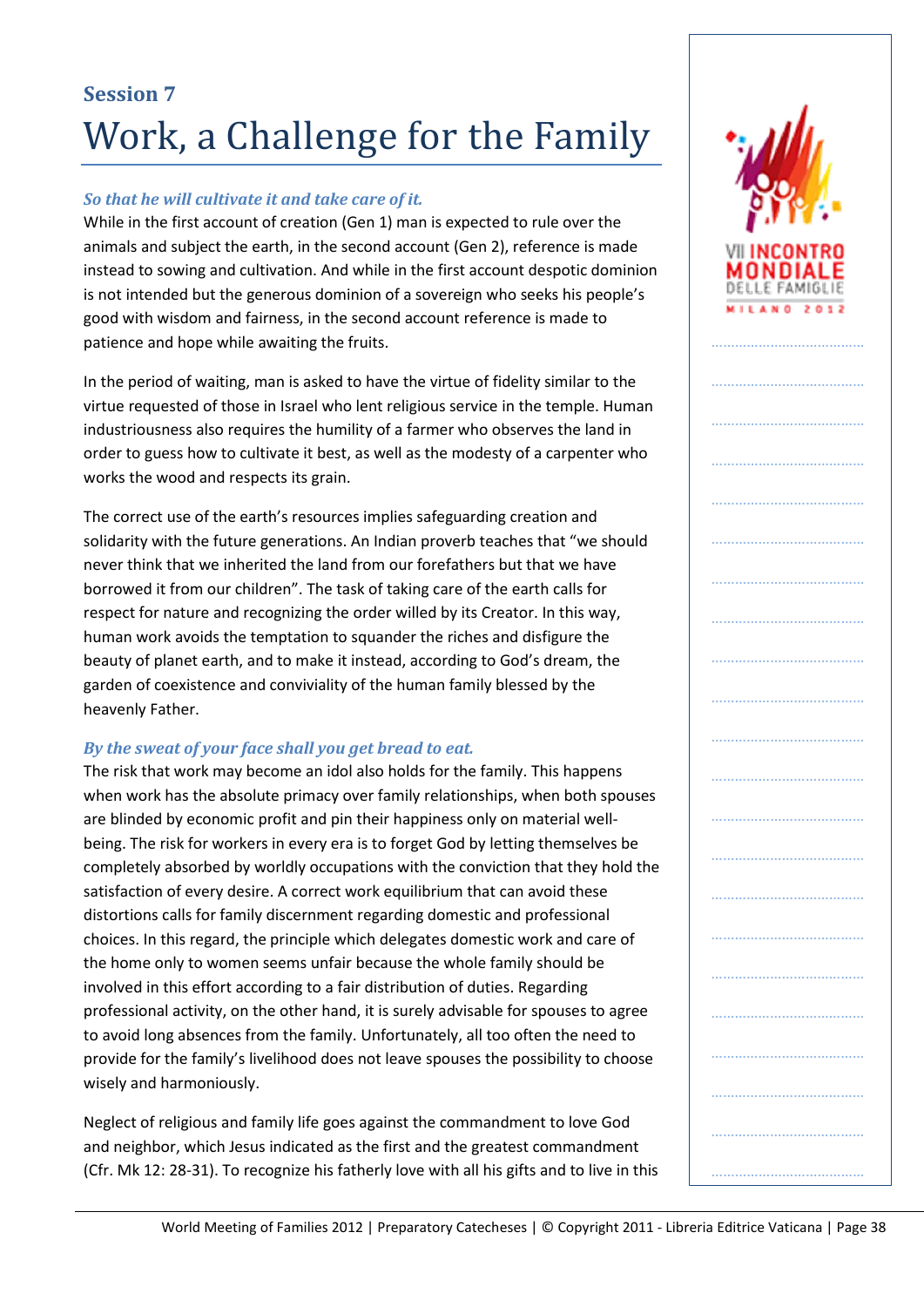horizon is what God wants for every human family. To recognize the heavenly Father's love and live it on earth is the vocation proper to every family.

Toil is an integral part of work. In the current era of "everything right away", education to work "by sweating" appears to be providential. The condition of life on earth, which is only temporary and always precarious, also contemplates toil and suffering for the family, especially with regard to the work to be done for survival. However, toil from work gets meaning and relief when it is taken on not for one's selfish enrichment, but to share life's resources, both inside and outside the family, especially with the poorest, in the logic of the universal destination of goods.

Sometimes parents exaggerate when they try to keep their children from any toil. They should not forget that the family is the first school of work where one learns to be responsible for oneself and the others who live with them. Family life, with its domestic duties, teaches to appreciate toil and to strengthen the will in view of the common well-being and reciprocal good.

## **E. Listening to the Magisterium**

A Christian recognizes the value of work, but he can also see the deformations introduced into it by sin. For this reason the Christian family welcomes work as providential for its life and the life of its family members. But it avoids making work an absolute value and considers this tendency, which is so widespread today, as one of the idolatrous temptations of this era. It does not limit itself to stating a different conviction. It arranges its life so that an alternative priority will stand out. It makes its own the concern expressed in Laborem Exercens 9: "In work, whereby matter gains in nobility, man himself should not experience a lowering of his own dignity".

### *Work: a good for the person and his dignity*

And yet, in spite of all this toil-perhaps, in a sense, because of it-work is a good thing for man. Even though it bears the mark of a bonum arduum, in the terminology of Saint Thomas, this does not take away the fact that, as such, it is a good thing for man. It is not only good in the sense that it is useful or something to enjoy; it is also good as being something worthy, that is to say, something that corresponds to man's dignity, that expresses this dignity and increases it. If one wishes to define more clearly the ethical meaning of work, it is this truth that one must particularly keep in mind […]

Without this consideration it is impossible to understand the meaning of the virtue of industriousness, and more particularly it is impossible to understand why industriousness should be a virtue: for virtue, as a moral habit, is something whereby man becomes good as man. This fact in no way alters our justifiable anxiety that in work, whereby matter gains in nobility, man himself should not